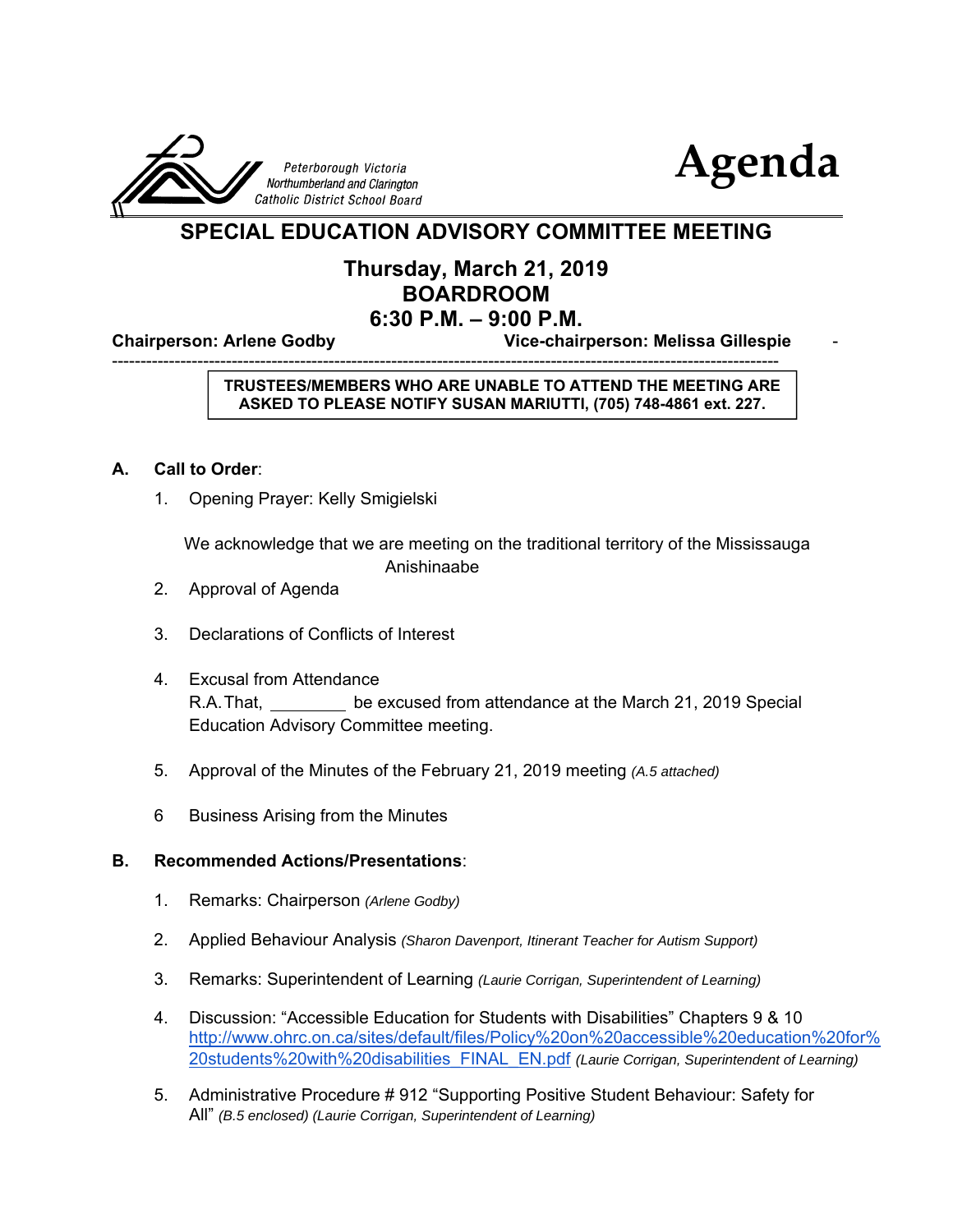6. Report from SEAC members

#### **Shawna Belcourt**

Community Living Trent Highlands

- Information Session for Families Engaging Respite/Support Workers on April 4, 2019 5:30 – 8 p.m. at Peterborough Lion's Centre, 347 Burnham St. *(flyer attached)*
- Capacity & Consent Information Session for community partners and agency staff on April 24, 2019 at Baxter Creek Golf Course, 1702 Cedar Valley Rd, Fraserville, with speaker Dr. Robert Solomon (Lawyer & Professor at Western University) *(flyer attached)*

#### **Kelly Smigielski**

Grandview Children Centre

- March break skate is being held on Sunday, March 10 & 17, 2019 at 4:15 pm on pad # 2 at the Tribute Communities Centre
- Durham Down Syndrome Association will be celebrating World Down Syndrome Day on March 24, 2019 from 2 – 4 pm at the Abilities Centre in Whitby
- Grandview has launched the first universally accessible emergency Epinephrine device in Durham Region. All staff have been trained in first aid and emergency recognition and management of an allergy.

#### **C. Information Items**:

- 1. Correspondence from Grand Erie District School Board re: Bill 44 *(C.1 copy attached)*
- 2. Correspondence from Grand Erie District School Board re: Bill 64 *(C.2 copy attached)*
- 3. PVNC Service Dog Protocol *(C.3 attached)*

#### **D. Old Business**:

**E. New Business**:

#### **F. Next Meeting**:

#### 1. **Next Meeting**:

 Thursday, April 25, 2019 Catholic Education Centre  $6:30 - 9:00$  p.m.

- 2. Agenda Items: Special Education Support Staff
- 3. Selection of Member for Opening/Closing Prayer:

#### **Future Meetings**

Thursday, June 20, 2019 Psychology

Thursday, May 30, 2019 Speech Language Pathology

#### **G. Conclusion**:

- 1. Closing Prayer: Kelly Smigielski
- 2. Adjournment.